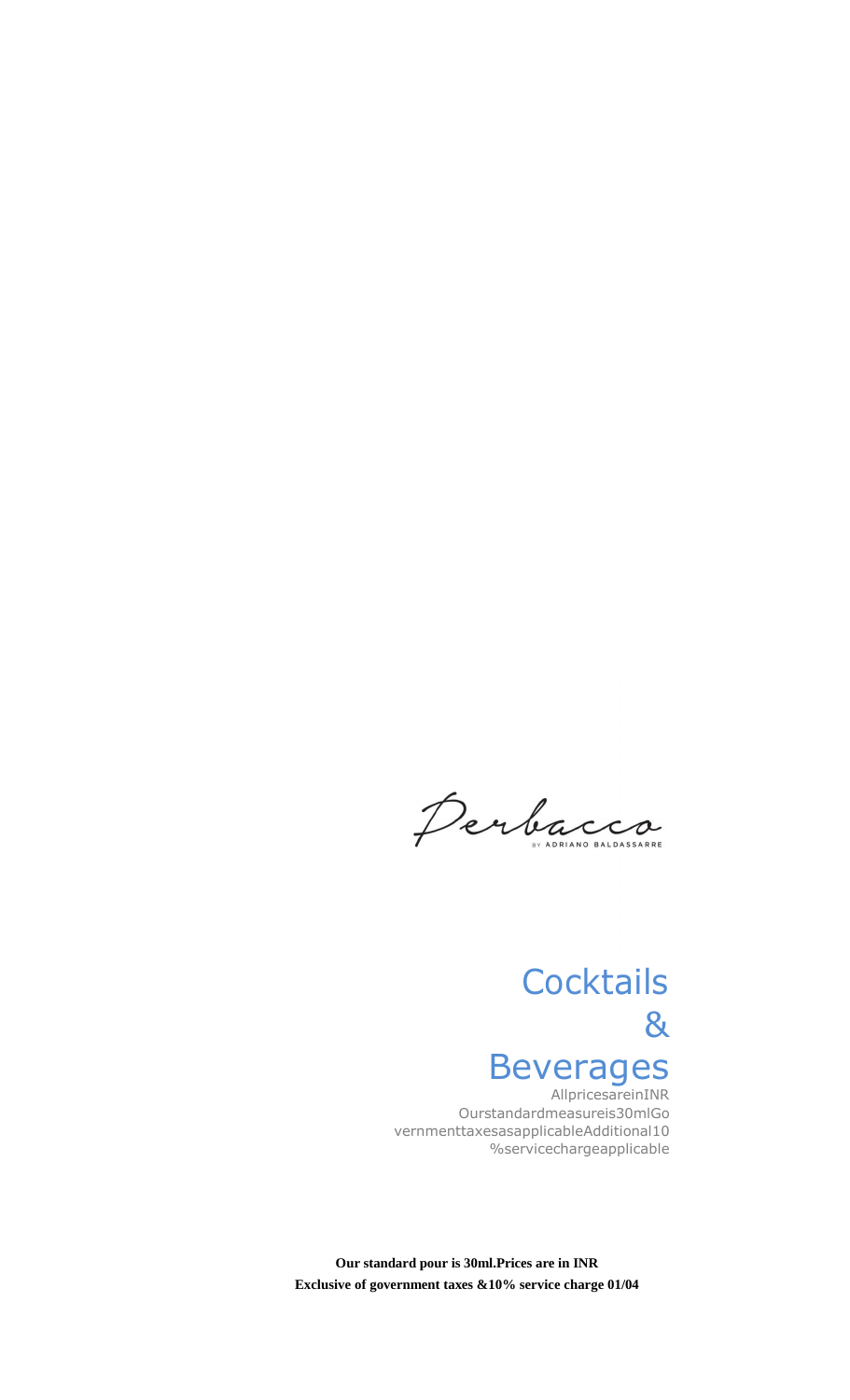## **Sake**

#### **Junmai DaiGinjo/Dai Ginjo**

| It is made with 50% polished rice. It is clean, soft, and very subtle and has a light |  |  |
|---------------------------------------------------------------------------------------|--|--|
| aroma with a balanced sweetness.                                                      |  |  |

| HakushikaJunmai Dai Ginjo-300ml      | 7550 |
|--------------------------------------|------|
| Kiku-MasamuneKimoto Dai Ginjo- 300ml | 6550 |

#### **JunmaiGinjo**

It is made with 40% polished rice. It has afruity fragrance with alight taste and low acidity. Enter Sake Silver-720ml 16500 Hakushika kaon-720ml 7500 Hakutsuru Excellent, Carafe-120ml 1275

#### **Honjojo**

Honjojo is made with 30% polished rice where additional alcohol is permitted.

| Hakushika Namachozoshu-300ml     | 5000 |
|----------------------------------|------|
| Hakushika Namachozoshu-180ml     | 3250 |
| Sawanotsuru Deluxe, Carafe-120ml | 1575 |

#### **Taru Sake**

| Taru Sake is dry type of sake aged in small barrels. It takes aromas of the oak<br>barrels. |      |
|---------------------------------------------------------------------------------------------|------|
| KikuMasamuneTaru sake-300ml                                                                 | 5750 |

#### **Nigori**

| Nigori means cloud in Japanese. It is unfiltered form of sake. |      |
|----------------------------------------------------------------|------|
| Hakushika Snow White Nigori-300ml                              | 3550 |
|                                                                |      |

#### **Sparkling Sake**

| Hakutsuru Awayuki-300ml | 4000 |
|-------------------------|------|
|                         |      |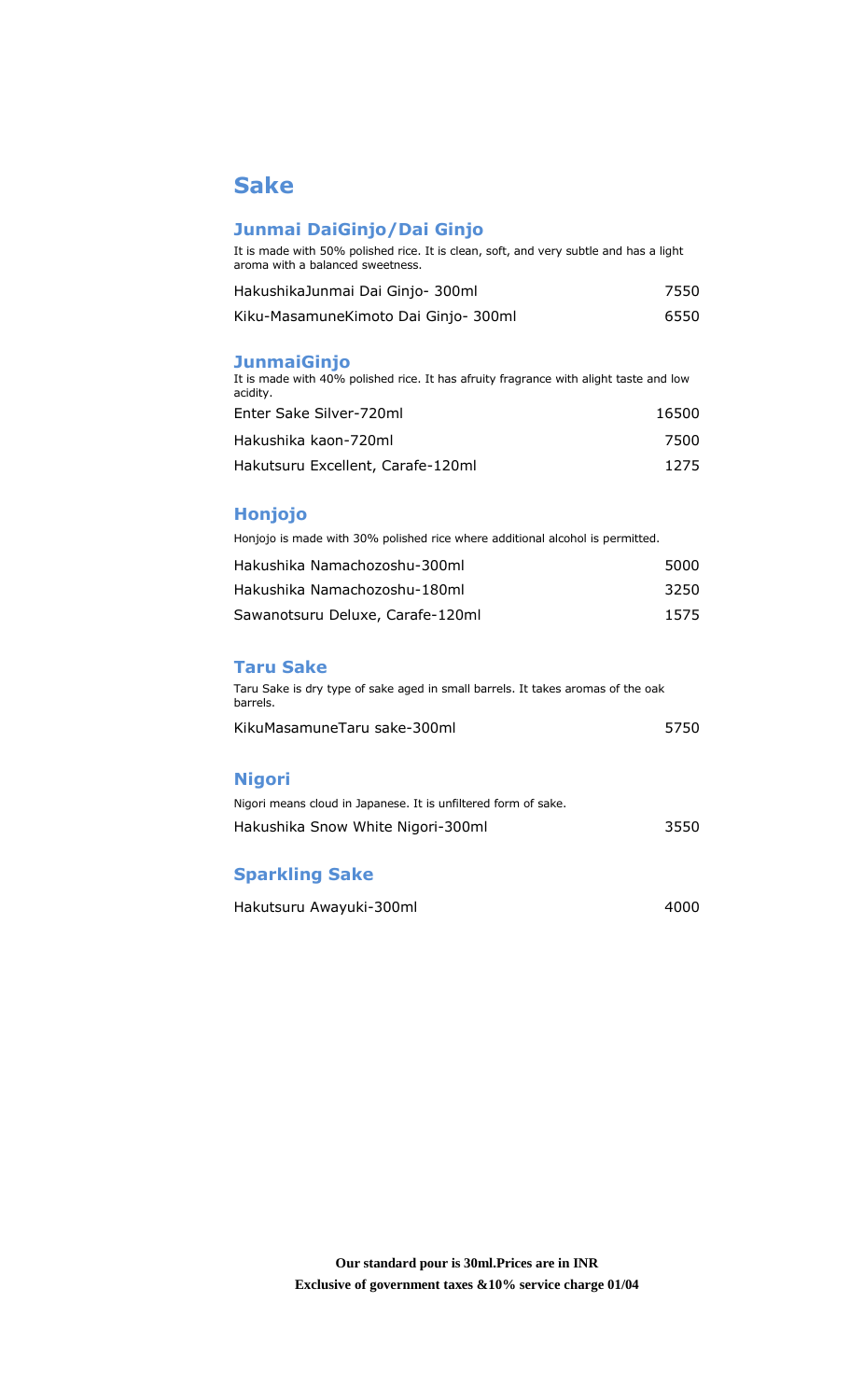## **Signature Cocktails 1250**

**Kir Royal** Crème de cassis charged with sparkling wine

**Aperol Spritz** Aperol,sparkling wine & soda water

**East Indian Highball** East India Jerez,cointreau and lemonade

**Imli martini** Gin, jaggery, tamarind & lime

**Amado** Rum, lime, rose & aromatic bitters

**Espresso Martini** Vodka, kahlua& espresso

**The Smoked Cloud** Whiskey, port, lime juice, raspberry&egg white

**Kaffir lime Gimlet** Gin, lime cordial, kaffir lime leaf

## **All Time Favorites 950 Martini (Dry | Sweet | Dirty)**

Gin stirred with vermouth and olives

**Negroni**

Gin, campari& sweet vermouth **Bloody Mary**

Vodka, tomato juice, lime & spices

**Mojito** Rum, mint, lime & sugar

**Margarita** Tequila, orange liqueur, lime

**Old Fashioned** Whiskey, bitters,sugar with orange twist

**Sidecar** Cognac, orange liqueur & lime juice

**Manhattan (Dry | Sweet | Perfect)** Whiskey, vermouth & aromatic bitters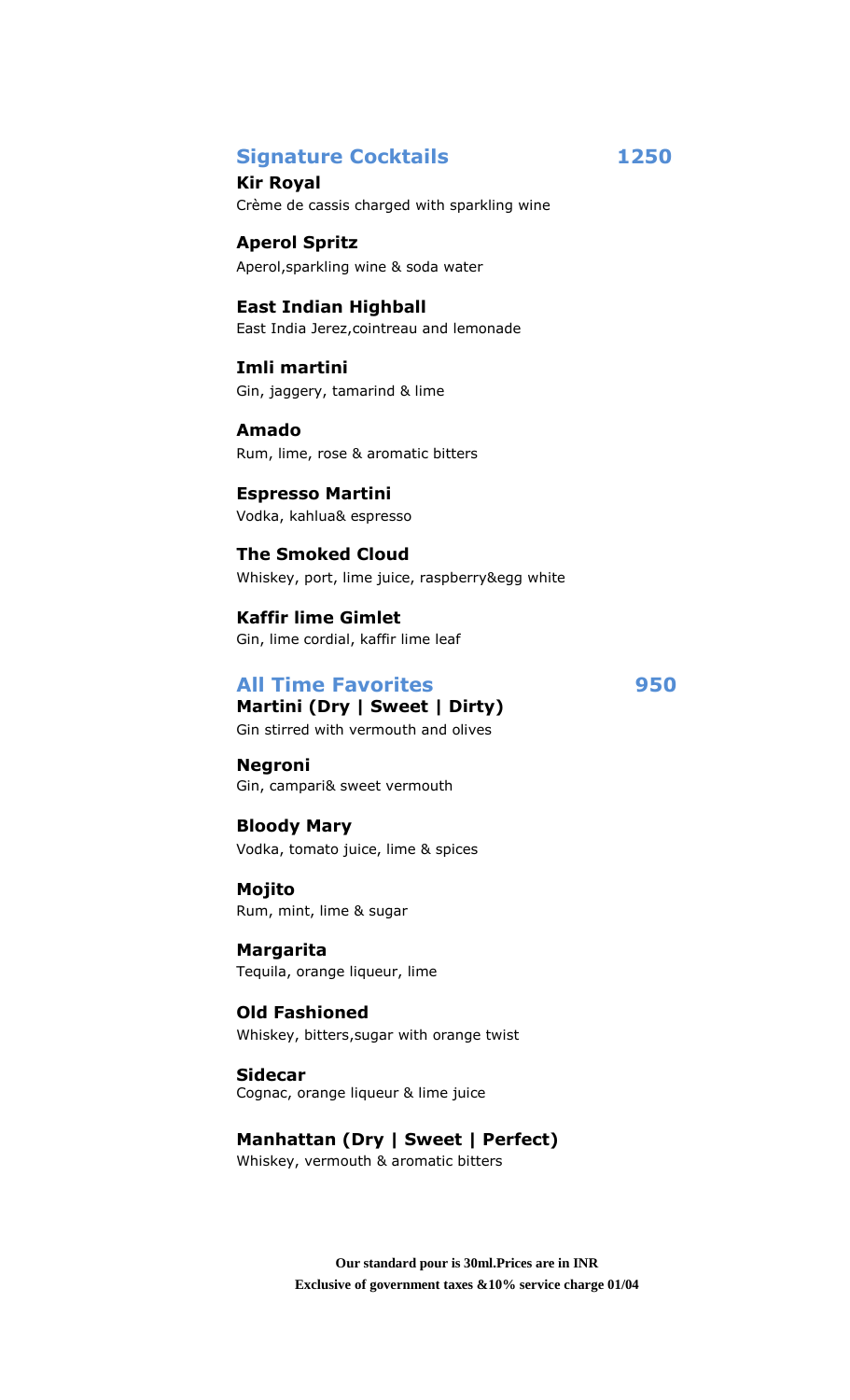## **Wines by glass**

## **Champagne & Sparkling**

| NV GH Mumm Brut  | 1995 |
|------------------|------|
| Martini Prosecco | 1050 |

#### **White Wine**

| <b>Black Tower</b><br>Reisling, Pfalz Germany                      | 1275 |
|--------------------------------------------------------------------|------|
| Nederburg The Wine Master Reserve<br>Sauvignon blanc, South Africa | 1275 |
| Grover Vijay Amritraj<br>Viognier, India                           | 1475 |
| Gerard Bertrand, Cote des Roses Blanc<br>Viognier, France          | 1575 |
| Casamatta Bianco<br>Vermentino, Italy                              | 1675 |

## **Red Wine**

| Golden Sparrow Rubicone<br>Sangiovese, Italy                | 1075 |
|-------------------------------------------------------------|------|
| Zonin<br>Merlot, Italy                                      | 1275 |
| <b>Black tower</b><br>Pinot Noir, Pfalz Germany             | 1275 |
| Nederburg The Wine Master Reserve<br>Pinotage, South Africa | 1375 |
| Born West<br>Cabernet Sauvignon, USA                        | 1675 |

## **Fortified Wine (90ml)**

| Williams & Humbert Dry Sack Fino Sherry<br>Palomino, Spain | 950  |
|------------------------------------------------------------|------|
| Ramos Pinto Vintage Port<br>Port Blend, Portugal           | 1150 |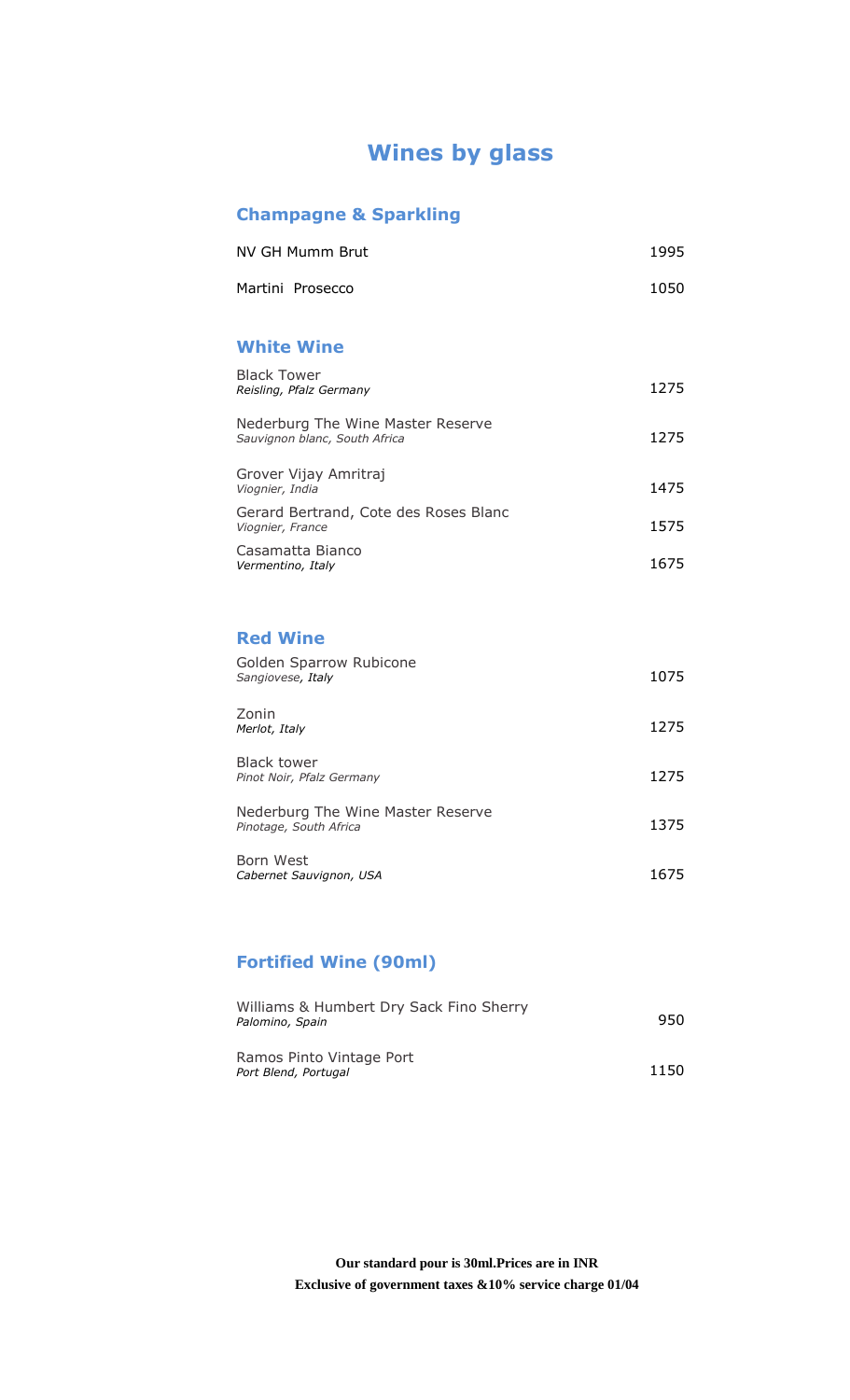## **Apertif**

| Campari                | 775 |
|------------------------|-----|
| FernetBranca           | 775 |
| Ricard                 | 775 |
| Martini Bianco   Rosso | 775 |

## **Gin**

| Roku, Japanese               | 975 |
|------------------------------|-----|
| <b>Fifty Pounds</b>          | 975 |
| Wenneker Elderflower Dry Gin | 975 |
| Caorunn                      | 975 |
| Star of Bombay               | 975 |
| Tangueray No.10              | 775 |
| Bombay Sapphire              | 775 |
| Tangueray                    | 775 |
| Gordon                       | 775 |

## **Vodka**

| Beluga Allure                    | 1775 |
|----------------------------------|------|
| Grey Goose VX                    | 1275 |
| Roberto Cavalli                  | 975  |
| Stolichnaya Elite                | 975  |
| Mamont                           | 975  |
| Crystal Head                     | 975  |
| Tigre Blanc Premium Distillation | 975  |
| Ciroc Snap Frost                 | 975  |
| Absolut Elyx                     | 975  |
| Belvedere 1X                     | 975  |
| Ginseng                          | 775  |
| Grey Goose                       | 775  |
| Ice Planet                       | 775  |
| Tito's Handmade Gluten free      | 775  |
| Tigre Blanc Classic              | 775  |
| <b>Flavored Vodka</b>            |      |
| Grey Goose Le Citron  Le'Poire   | 775  |

Absolut Citron| Mandarin 275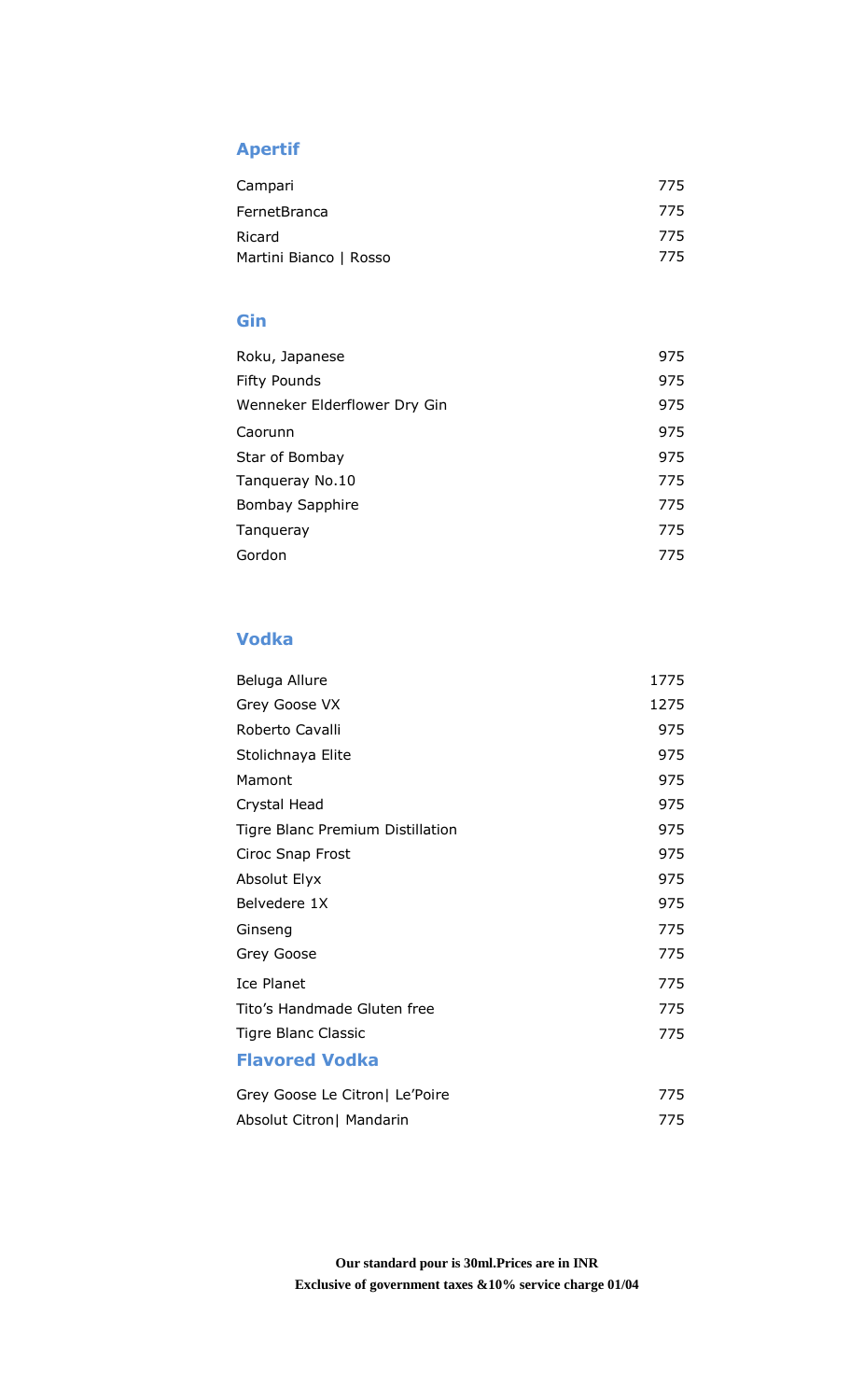## **Tequila & Mezcal**

| Perro de San Juan                      | 1275 |
|----------------------------------------|------|
| Patron Reposado                        | 1275 |
| Patron Silver                          | 975  |
| Jose Cuervo Especial Silver   Reposado | 775  |
| Camino Real                            | 775  |
| Sauza Silver                           | 775  |
| Don Angel                              | 575  |

## **Rum**

| <b>Rhum Clement White Agricole</b> | 775 |
|------------------------------------|-----|
| Mount Gay Silver                   | 775 |
| Pitu Cachaca                       | 775 |
| Bacardi Superior   Black   Gold    | 575 |
| OldMonk                            | 575 |

## **The Lodhi Luxury Collection**

| 118575 |
|--------|
| 39975  |
| 33775  |
| 21175  |
| 13575  |
| 12175  |
| 10275  |
| 6675   |
| 4875   |
| 4275   |
| 4175   |
| 2975   |
|        |

## **Single Malts**

## **Indian**

| Paul John Brilliance          | 975  |
|-------------------------------|------|
| <b>Highland</b>               |      |
| Aberfeldy 21 YO               | 1575 |
| Glenmorangie18 YO             | 1575 |
| Singleton of Glendullan 18 YO | 1575 |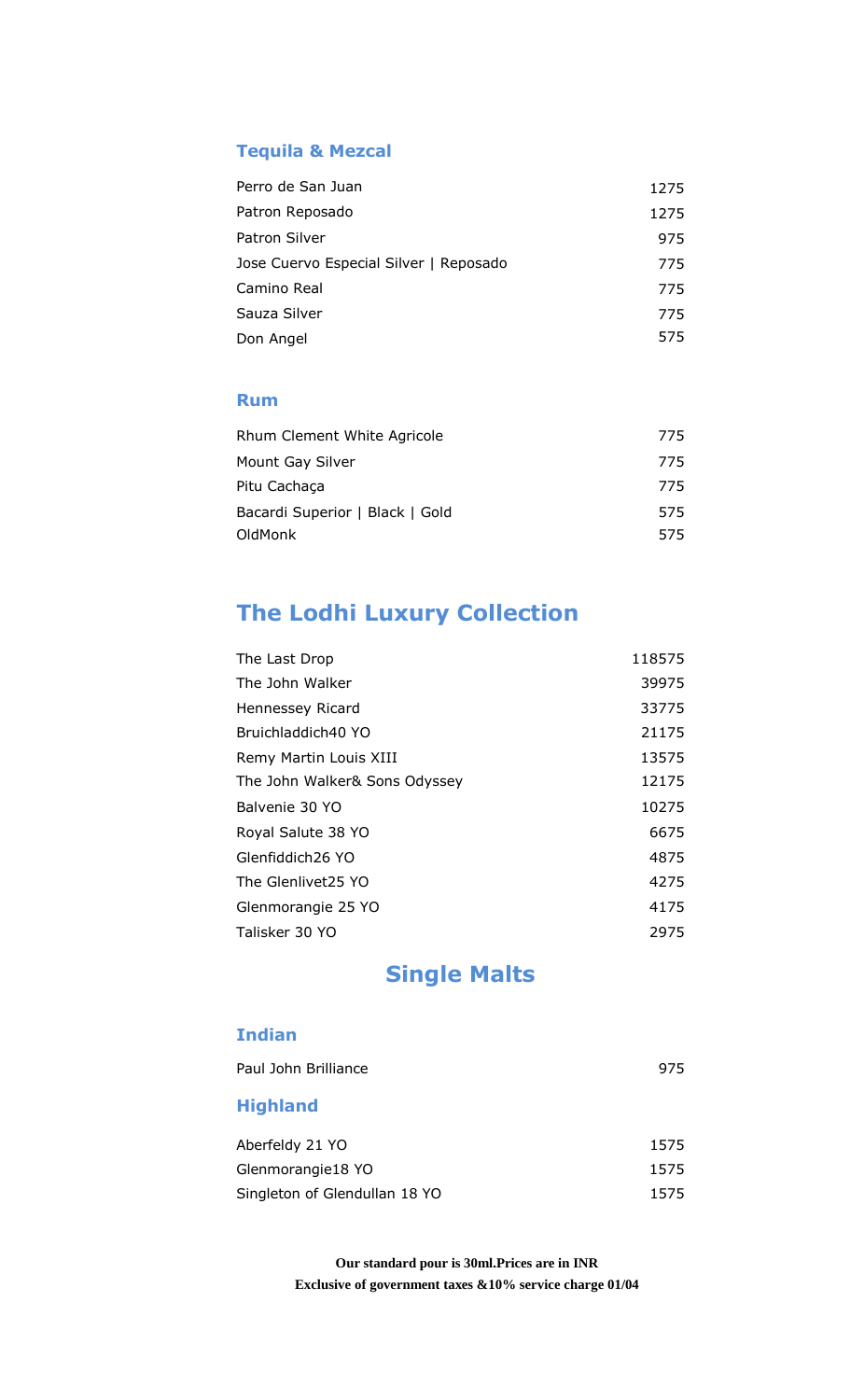| Balblair Highland 2005    | 1275 |
|---------------------------|------|
| Old Pulteney 12 YO        | 1275 |
| Dalwhinie15 YO            | 975  |
| Glenmorangie Quinta Ruban | 975  |
| Glenmorangie The Lasanta  | 975  |
| GlenmorangieOriginal10 YO | 975  |
| Ardmore                   | 775  |
| Aberfeldy 12 YO           | 775  |

## **Islay**

| S.M.Berry's Own Selection Bunnahabhain | 2475 |
|----------------------------------------|------|
| S.M.Berry's Own Selection Cao Ila      | 2475 |
| Bruichladdich The Classic Laddie       | 1575 |
| Lagavulin 16 YO                        | 1575 |
| Ardbeg10 YO                            | 975  |
| Caollla 12 YO                          | 975  |
| <b>Islay Of Skye</b>                   |      |

Talisker10 YO 975

## **Speyside**

| Glengrant 18 YO                            | 2175 |
|--------------------------------------------|------|
| TheGlenlivet21 YO                          | 2175 |
| The Balvenie 21 YO                         | 2175 |
| Glenfiddich 21 YO                          | 2175 |
| TheGlenfiddich18 YO                        | 1575 |
| TheGlenlivet18 YO                          | 1275 |
| <b>Glenfiddich Experimental Series XXX</b> | 1275 |
| Glenfiddich Experimental Series IPA        | 1275 |
| TheGlenlivet15 YO                          | 975  |
| Glenfiddich 15 YO                          | 975  |
| Cardhu                                     | 975  |
| Cragganmore 12 YO                          | 975  |
| Glengrant 10 YO                            | 975  |
| Speyburn Highland 10 YO                    | 975  |
| The Glenlivet 12 YO                        | 775  |
| The Glenlivet Founder Reserve              | 775  |
| Glenfiddich 12 YO                          | 775  |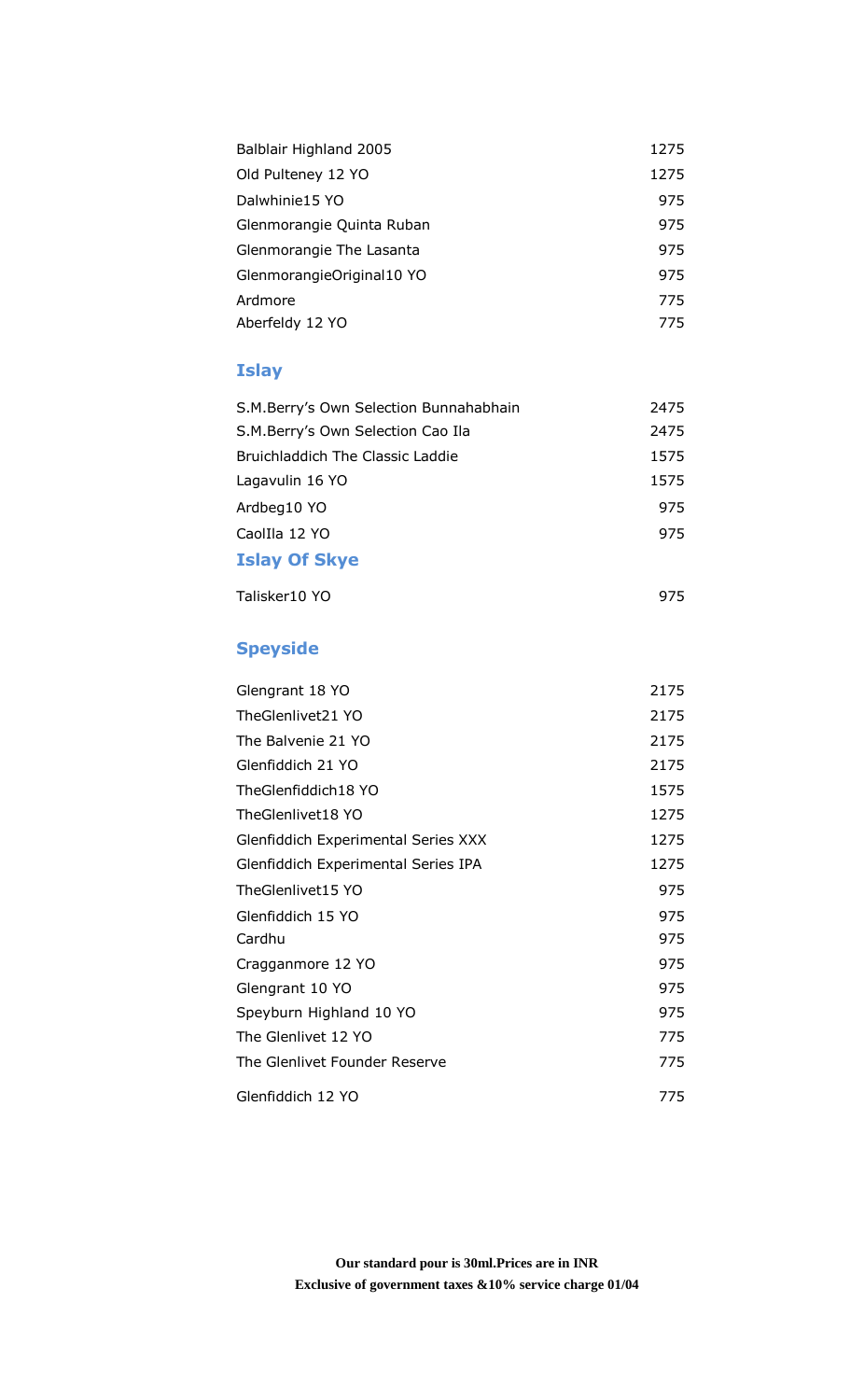#### **Lowland**

Glenkinchie 12 YO 975

## **Blended Scotch**

| Ballantines30 YO                         | 4875 |
|------------------------------------------|------|
| Johnnie Walker Blue Label, King George V | 3975 |
| ChivasRegal25 YO                         | 3275 |
| Johnnie Walker Blue Label                | 2175 |
| Royal Salute21 YO                        | 1775 |
| Dewar's Signature                        | 1575 |
| Ballantines21 YO                         | 1475 |
| JohnnieWalkerX.R21 YO                    | 1375 |
| Johnnie Walker Platinum Label            | 1275 |
| Ballantines17 YO                         | 1275 |
| Johnnie Walker Gold Label Reserve        | 975  |
| Johnnie Walker Double Black Label        | 975  |
| Dewar's Special Reserve18 YO             | 975  |
| ChivasRegal18 YO                         | 975  |
| Johnnie Walker White Walker              | 975  |
| Monkey Shoulder                          | 975  |
| <b>Islay Mist Peated Reserve</b>         | 975  |
| Dewar's15 YO The Monarch                 | 775  |
| ChivasRegal12 YO                         | 775  |
| Johnnie Walker Black Label               | 775  |
| Dewar's Reserve 12 YO                    | 775  |
| Johnnie Walker Red Label                 | 775  |
| Dewar's White Label                      | 775  |
| <b>Ballantines Finest</b>                | 775  |

## **American Whiskey**

| Jack Daniel's Sinatra, Tennessee      | 2075 |
|---------------------------------------|------|
| Michter's Rye, Kentucky               | 1575 |
| Jack Daniel's SingleBarrel, Tennessee | 1275 |
| Jack Daniel's Honey Tennessee         | 775  |
| Jack Daniel's Fire, Tennessee         | 775  |
| Jim Beam Bourbon, Kentucky            | 575  |

## **Japanese Whiskey**

| Kirin, Fuji Sanroku          | 1375 |
|------------------------------|------|
| Hibiki Suntory               | 1275 |
| Yamazaki Distiller's Reserve | 1275 |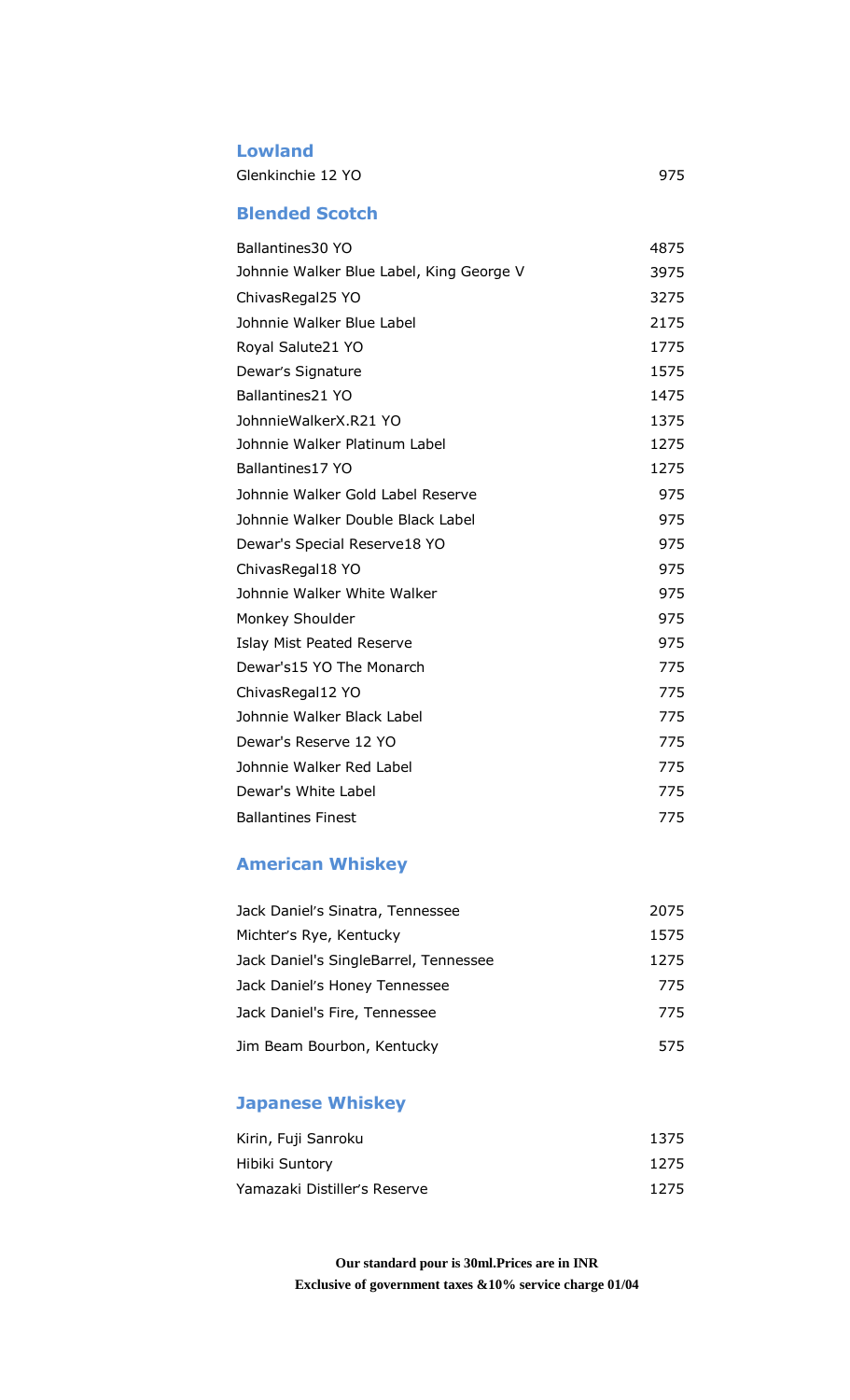| Togouchi         | 1275 |
|------------------|------|
| Akashi           | 1275 |
| Akashi Blue      | 975  |
| Enso             | 775  |
| Akashi White Oak | 775  |
|                  |      |

## **Irish Whiskey**

| Jameson | 775 |
|---------|-----|
|         |     |

## **Grappa**

| Bianca              | 975 |
|---------------------|-----|
| Bianca Del Chistoro | 975 |

## **Absinthe**

| Hapsburg Absinthe Traditional | 975 |
|-------------------------------|-----|
| Assenzio Lazzaroni Absinthe   | 975 |

## **Liqueurs**

| 975 |
|-----|
| 775 |
| 775 |
| 775 |
| 775 |
| 775 |
| 775 |
| 775 |
| 775 |
| 775 |
| 575 |
| 575 |
|     |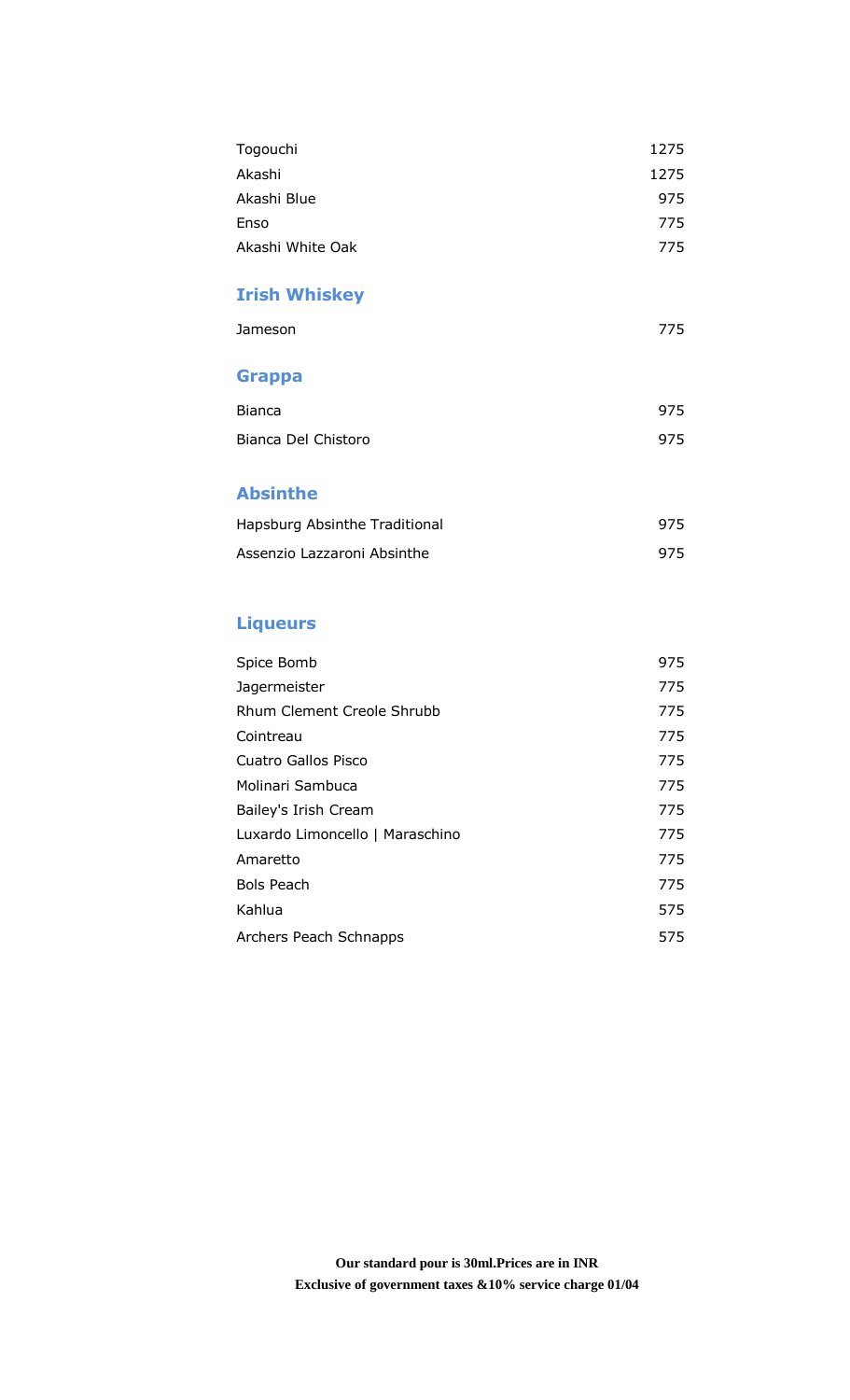#### **Beer Domestic**

| 550 |
|-----|
| 550 |
| 550 |
| 550 |
| 550 |
|     |

## **Beer International**

| Corona     | 750 |
|------------|-----|
| Hoegaarden | 750 |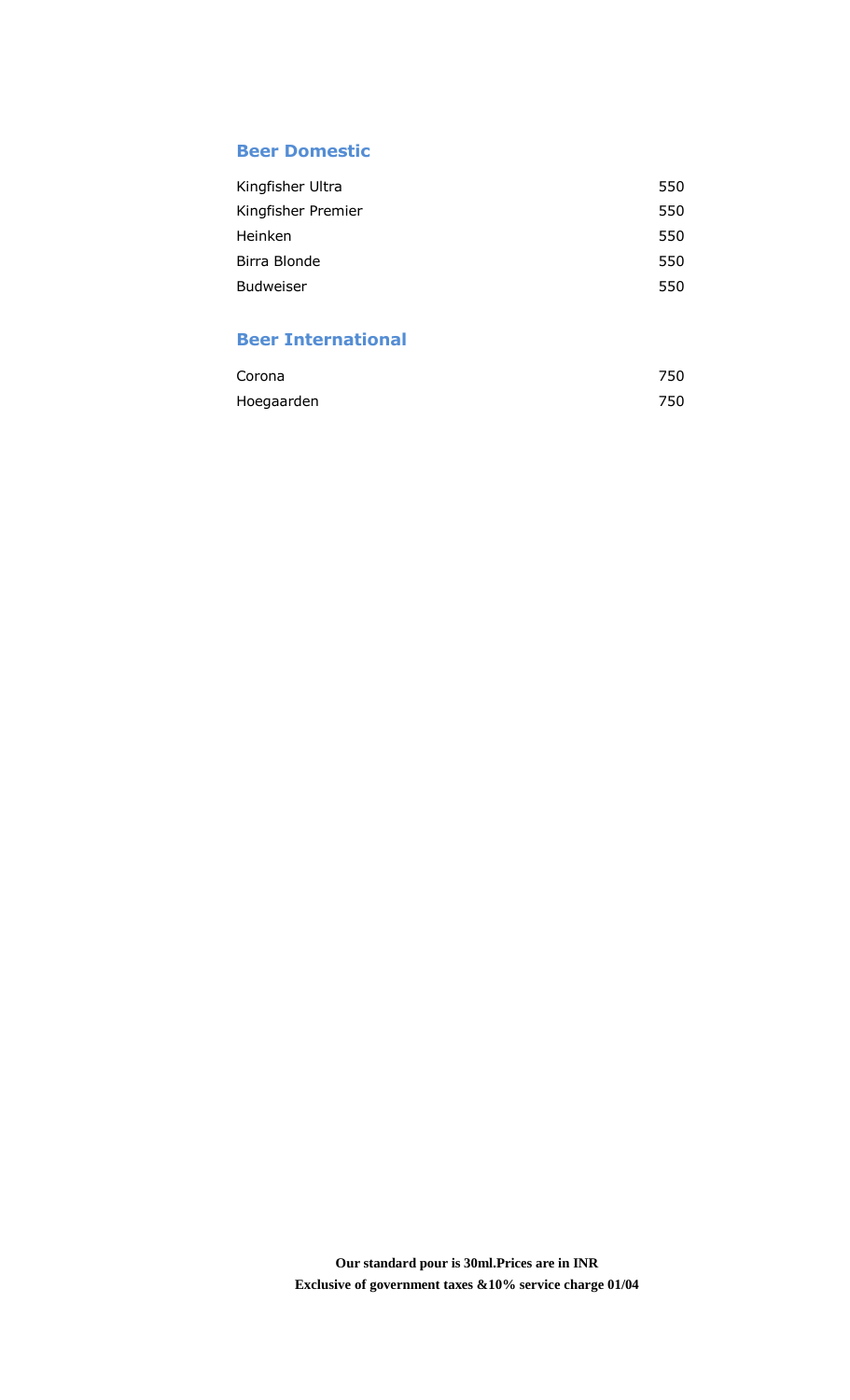## **Still | Sparkling Water**

| SanPellegrino750ml | 450 |
|--------------------|-----|
| Perrier330ml       | 250 |
| Blue Pine 500ml    | 140 |

#### **Fresh Juice**

| Watermelon   Pineapple   Apple   Coconut Water | 400 |
|------------------------------------------------|-----|
| Vegetable Juice   Cold Pressed Seasonal Juice  |     |

#### **Canned Juice**

| Orange   Pineapple   Apple   Litchi   Guava | 300 |
|---------------------------------------------|-----|
| Cranberry   Mango   Tomato   Grape          |     |

#### **Energy Drink**

| RedBull             | 350 |
|---------------------|-----|
| Sugar Free Red Bull | 350 |

## **Aerated Beverage**

| Coke   Diet Coke   Coke Zero   Thums Up   Sprite | 300 |
|--------------------------------------------------|-----|
| Ginger Ale, Lemonade                             | 300 |
| Sepoy Tonic (Indian, Spicy Grapefruit & Mint)    | 300 |
| Schweppes Tonic Water & Soda                     | 300 |

## **Selection of Tea**

| Assam   Darjeeling   English Breakfast | 463 |
|----------------------------------------|-----|
| Earl Grey   Green   Jasmine   Masala   |     |
| Chamomile                              |     |

#### **Selection of Coffee**

| Café Latte   Espresso   Cappuccino   Macchiato | 463 |
|------------------------------------------------|-----|
| Affogato   French Press   Café Mocha   Cold    |     |
| Coffee                                         |     |